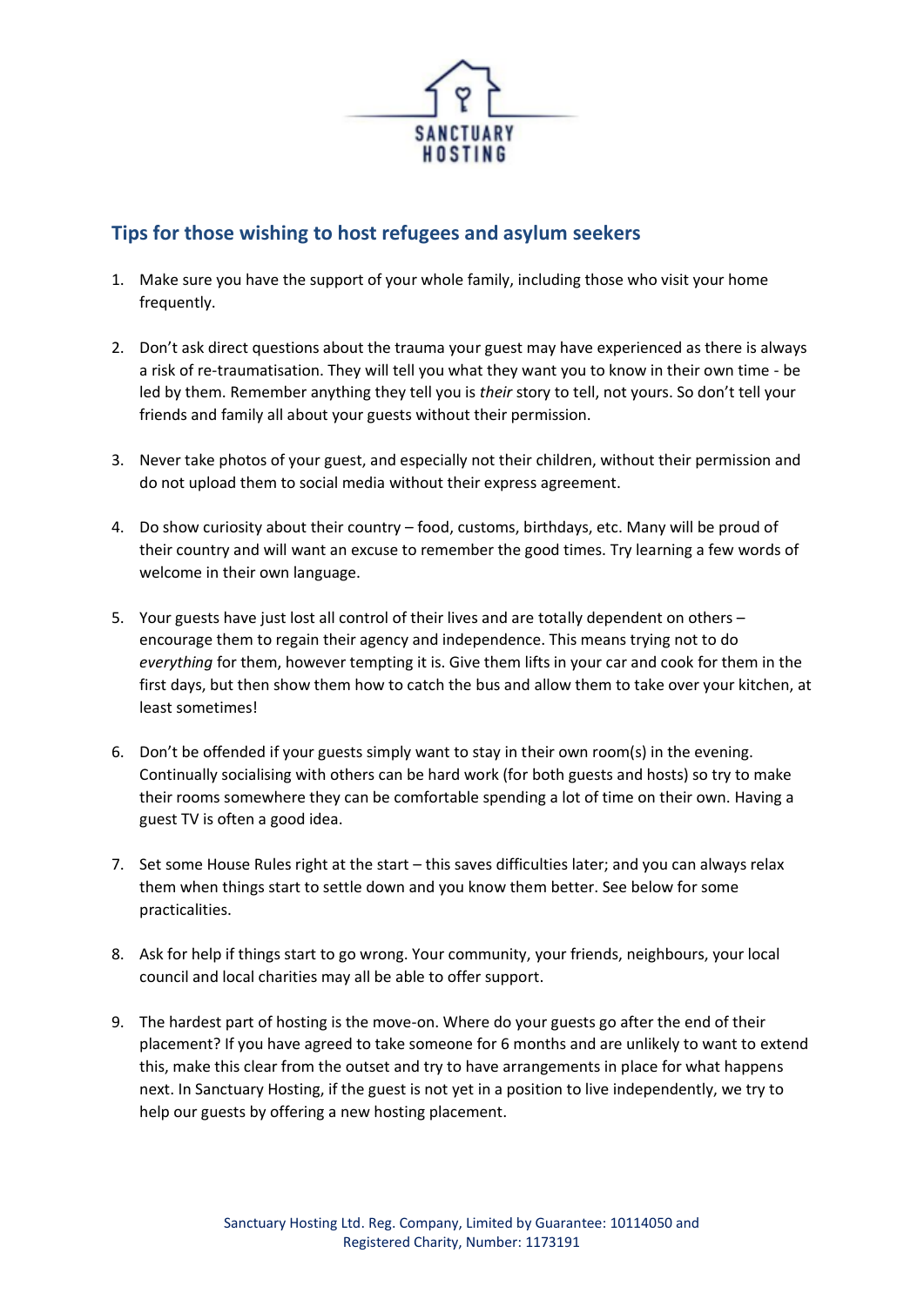# **Some practical issues**

Particularly when you are new to hosting, it can be helpful to have a few guidelines on practical issues.

The suggestions below are not requirements of our hosting scheme, and are not monitored by Sanctuary Hosting, but are intended to help the guest to settle in and the host to feel confident they have covered some of the things their guest may need to know or be wondering about.

## **The basics**

- Make sure you know the guest's full name and telephone number. These will be on the host/guest agreement.
- You might also suggest swapping email addresses? Facebook?

## **Security**

- If the guest is to have their own key, run through how the locks work. Cover all external doors. What about windows? - do you close/lock them when you go out? Which ones?
- Explain the alarm system if you have one.

## **Coming into the house**

- Where should the guest leave their coat? Umbrella?
- Is yours a 'shoes off' house? What about when dirty/wet?

#### **Heating**

- Explain how it works (if it's all set centrally, you may want to make it clear that the guest shouldn't change anything)
- Are there thermostats on individual radiators? Which ones are you happy for the guest to change?

## **Common spaces**

- Make it clear which rooms the guest can share. And when.
- If relevant, show how the TV / music works

## **Kitchen**

- Are you going to provide basics such as bread, milk and laundry powder?
- Make it clear exactly what the guest is welcome to use. Be specific 'help yourself to anything' is generous, but guests may find it hard to act on.
- If you're going to invite the guest to eat with you, when/how often?
- What time do you eat?
- Find out if there is there anything they can't/prefer not to eat.
- If the guest is going to provide some or all of their own food, is there a shelf should use? Is there space in the fridge?
- Run through the kitchen with them how does the cooker/microwave/dishwasher work?
- What's the system for the bins?
- What about recycling?
- Any rules on cleaning / what goes in the dishwasher etc?